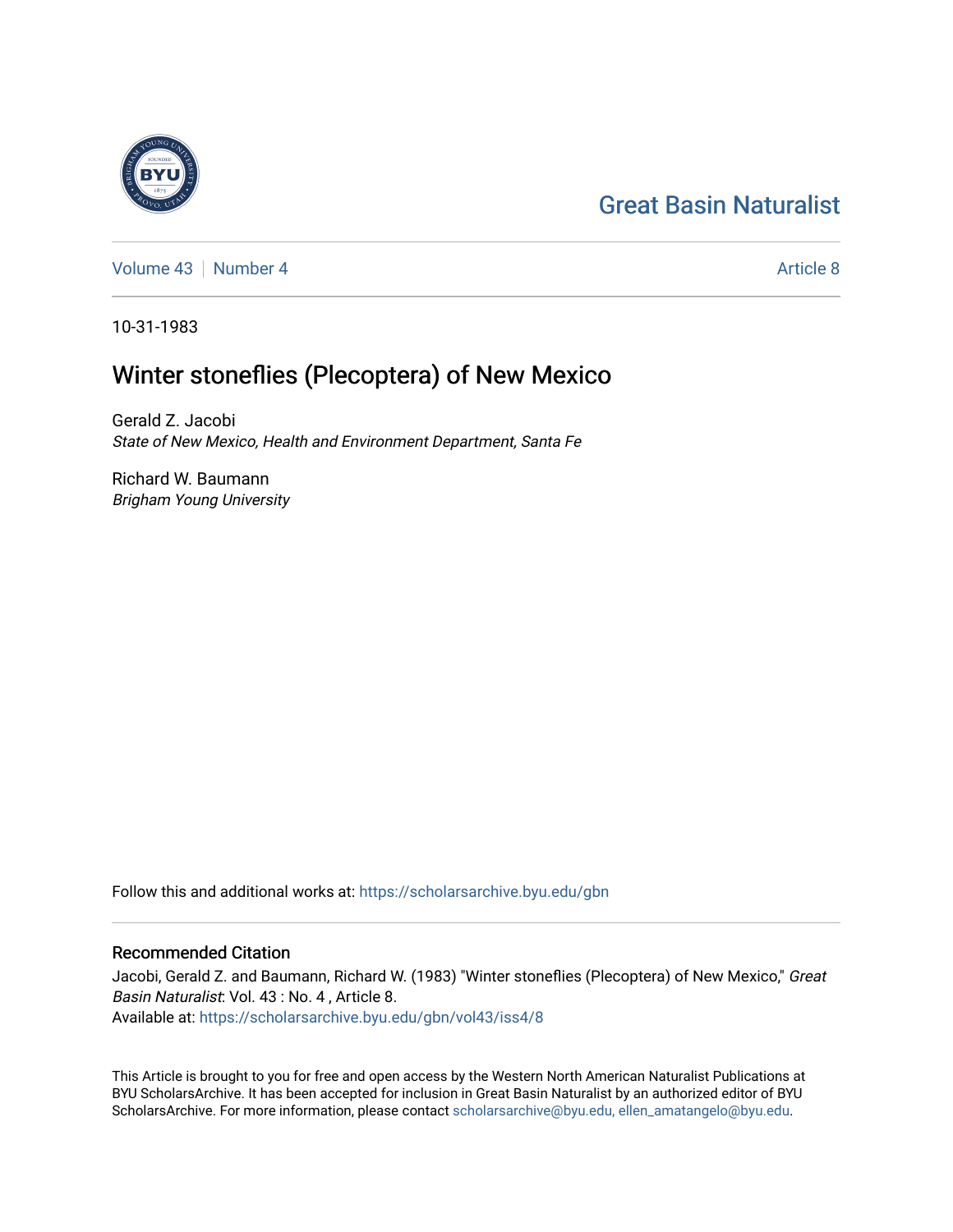# WINTER STONEFLIES (PLECOPTERA) OF NEW MEXICO

Gerald Z. Jacobi' and Richard W. Baumann-

Abstract.— Twenty-two species of winter emerging Plecoptera were collected in New Mexico from 1979 to 1982. Distributional records are given for 13 that are new state records, including 2 new species, and 9 previously reported species.

Winter stoneflies, usually defined, mean species in the families Capniidae (Nebeker and Gaufin 1968) and Nemouridae (Baumann et al. 1977). For this study, we have ex panded the list to include additional cold lotic species (Baumann 1979) in the Taeniopterygidae and Perlodidae. These emerged on snow or ice, or prior to peak spring runoff when air and water temperatures were below <sup>12</sup> C and 8 C, respectively.

New state records, including two previously undescribed species, follow: Capnia barbata Prison, C. coloradensis Claassen, C. vernalis Newport, C. wanica Frison, Isocapnia vedderensis (Ricker), Mesocapnia arizonensis (Baumann & Gaufin), M. iverneri (Baumann & Gaufin), Utacapnia logana (Nebeker & Gaufin), Utacapnia poda (Nebeker & Gaufin), Doddsia occidentalis (Banks), Taenionema pacificum (Banks), Taenionema sp. A, and Taeniopteryx sp. A.

Previously recorded species (Stewart et al. 1974, Stark et al. 1975, and Baumann et al. 1977) are: Capnia confusa Claassen, C. gracilaria Claassen, C. fibula Claassen, Eucapnopsis brevicauda (Claassen), Mesocapnia frisoni (Baumann and Gaufin), Prostoia besa metsa (Ricker), Zapada cinctipes (Banks), Z. haysi (Ricker), and Skwala parallela (Frison).  $1 \delta$ ;

In addition to distributional data for new state records, recent distributional data are given for previously reported species. All specimens were collected by G. Z. Jacobi unless otherwise noted.

# Capnia barbata Frison

# Capnia barbata Frison, 1944.

This species was listed as being restricted to the Southern Rocky Mountain Zone (Nebeker and Gaufin 1967). It had been col lected in Arizona and Colorado but not in New Mexico (Baumann et al. 1977). Here it is reported from seven counties in New Mexico, which include the northern Sangre de Cristo, central Manzano, south central Sacramento, and southwestern Black and Mogollon mountain ranges. Grant Co., Cherry Creek, Pinos Altos, 2,012 m, 6-XI-80, 3 ? (dried); Little Cherry Creek, Hwy 255, 2,012 m, 25-III-81,  $3\hat{y}$ ; Sapello River, Hwy 15, 1,767 m, 25-III-81, G. Z. J. and L. R. Smolka, 50 ? . Lincoln Co., Rio Bonito, Mill Creek Picnic Area, 2,164 m, 14-III-80, 2 3 29 ?; Rio Ruidoso, 2,188 m, 14-III-80, <sup>1</sup> ? ; Eagle Creek, Hwy 127, 2,179 m, 14-III-80, <sup>2</sup> ? ; Eagle Creek, Hwy 117, 2,164 m, 14-III-80, 1  $\delta$  8 ° ; Nogal Creek, Nogal, 1,975 m, 14-III-80, <sup>1</sup> ? . Three Rivers, Three Rivers Cmpgd., 1,859 m, 7-III-82, 1 3 1 ?. Rio ARRIBA Co., Canjilon Creek, north of Ghost Ranch, 2,102 m, 22-III-82,  $1 \delta$ ; Brazos River, Hwy 84-64 bridge, 2,256 m, 22-III-82, G. Z. J. and L. R. Smolka,  $6349$ . SAN Miguel Co., Dalton Creek Canyon, 2,195 m, 28-II-79 reared to 2-IV-79,  $1 \delta$  2 ?;  $28-II-79$ ,  $3 \land 11 \land 5n$ ;  $3-III-80$ ,  $26 \land 29 \land 3$ Pecos River, Hwy 63, 2,115 m, 30-III-80, Macho Creek Canyon, 2,225 m, 30-III-80, 3 \$ . Santa Fe Co., Little Te suque Creek, 2,377 m, 17-II-79, 4  $\delta$  12n; La Cueva Creek, 2,256 m, 6-IV-80, G. Z. and C. L. Jacobi, 63 39. SIERRA Co., Percha Creek,  $1,905$  m,  $6-IV-79$ , R. Gordon,  $1 \n9$ (NMSU). Socorro Co., Water Canyon, 1,981 m, 23-III-81, 8 9 . Taos Co., Rio Hondo, Twining, 2,862 m, 17-III-80, <sup>1</sup> ? ; Red River, West Fork, 2,804 m, 18-III-80,  $5\frac{1}{2}$ ; Red River, Middle Fork, 2,865 m, 5-V-80,

<sup>&#</sup>x27;State of New Mexico, Health and Environment Department, P.O. Box 968, Santa Fe, New Mexico 87503.

<sup>&#</sup>x27;Bean Life Science Museum and Department of Zoology, Brigham Young University, Provo, Utah 84602.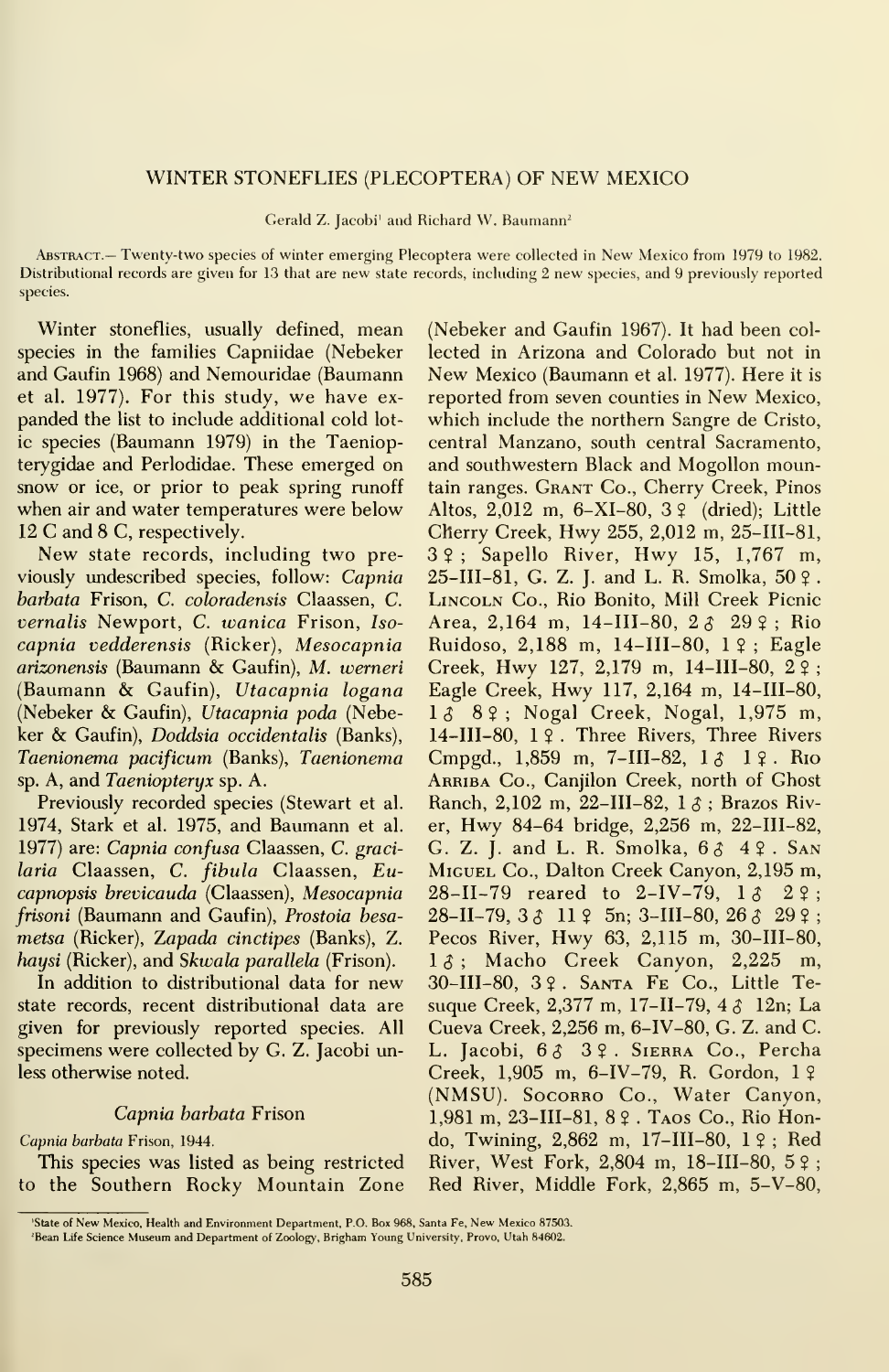2? . Torrance Co., Canon de Tajique, 1.5 km above 4th of July Picnic Area, 2,331 m, 9-VI-80,  $24$  ? ; 11-IV-80,  $2$  ? ; 2.4 km above 4th of July Picnic Area, 2,377 m, 9-IV-80, 3?.

# Capnia coloradensis Claassen

# Capnia coloradensis Claassen, 1937.

Capnia coloradensis, Ricker, 1965.

Capnia coloradensis had not been reported previously from New Mexico. The records from Taos County extend the distribution southward from the Sangre de Cristo Mountains in southern Colorado into northern New Mexico. All New Mexico locations are within <sup>a</sup> 25 km radius of each other. Taos Co., Ar royo Seco, 2,426 m, 16-III-79,  $4\hat{c}$   $3\hat{c}$ ; 19-III-80,  $1 \delta$ ; Red River, jet East and West forks, 2,865 m, 18-III-79,  $1 \delta$  3  $2$ ; Red River, Red River, 2,651 m, 18-III-79, 3 ? ; Red River, USGS gage, 2,706 m, 18-III-80, S. J. Oppenheimer and A. M. Young,  $5 \delta \quad 4 \; ?$ ; 31-III-80, 2 3 5 9 ; Cabresto Creek, 2,401 m,  $19$ -III-80,  $19$ .

# Capnia confusa Claassen

Capnia nivalis Neave, 1929.

Capnia confusa Claassen, 1936.

Capnia ligulata Hanson, 1943.

This species has a wide distribution in the Central Rocky Mountains (Nebeker and Gaufin 1967) and has been recorded from counties in northern New Mexico. Collections in Lincoln County are new records and extend the southern distribution limit approximately 250 km. Recent New Mexico records include Colfax Co., small trib. Cieneguilla Creek Rd. B 5, 2,520 m, 24-IV-82,  $1 \text{ and } 2 \text{ }$ LINCOLN Co., Rio Ruidoso, 2,164 m,  $14$ -III-80,  $1 \delta$  1  $\epsilon$ ; 2,188 m, 14-III-80, 4  $\epsilon$ . SAN MIGUEL Co., Dalton Creek Canyon,  $2,195 \,$  m, 30-III-80,  $1 \, \delta$  1  $\beta$ ; Holy Ghost Creek, 2,335 m, 30-III-80, 5^1?; Macho Creek Canyon, 2,225 m, 30-III-80, 1  $\uparrow$  1 ?; Pecos River, The Box, 2,438 m, 30-III-80,  $22 \delta$  33 °; Pecos River, below Rio Mora, 2,405 m, 30-III-80, 24  $\delta$  26  $\circ$ ; Pecos River, Hwy 63, 2,115 m, 30-III-80,  $1 \delta$  5  $2$ ; 6-IV-80,  $2 \delta$  69; Pecos River, Windy Bridge Picnic Area, 2,286 m, 30-III-80, 24 \$ 14 ? ; Pecos River, Willow Creek Picnic Area, 2,377 m, 30-III-80, 15  $\delta$  7  $\Omega$  1n; Pecos

River, above Dalton Creek Canyon, 2,195 m, 20-IV-80,  $2 \delta$ ; Rio Mora, USGS gage, 2,408 m, 30-III-80,  $1 \delta$ ; 8-V-80,  $11 \delta$  69. Taos Co., Cabresto Creek, 2,401 m, 5-IV-80, <sup>1</sup> ? ; Rio Fernando de Taos, La Sombra Picnic Area, 2,377 m, 17-III-79, 1 ? ; Rio Hondo, Twining, 2,862 m, 17-III-79,  $1 \delta$ ; Rio Hondo, USGS gage, 2,331 m, 24-IV-79,  $1 \delta$ ; Red River, Hwy 3, 2,219 m, 19-III-80, 6 $\lambda$  11  $\lambda$  ; 1-IV-80,  $22 \zeta$ ; Red River, 2,621 m, 5-IV-80, <sup>7</sup> <sup>5</sup> 2?; Red River, Red River, 2,637 m,  $5-IV-80, 2 \delta 3$  ?.

# Capnia fibula Claassen

Capnia fibula Claassen, 1924.

T. D. A. Cockerell first collected this species at the "Las Vegas Hot Springs" in 1902 (Claassen 1924). His collection site was probably the Gallinas River above the Hot Springs (Hanson 1946). The only other locality this species has been previously recorded from is in central Arizona, Coconino Co., West Fork of Oak Creek, approximately 700 km west of the New Mexico site (Baumann et al. 1977). Our recent New Mexico collections, 77 years later, are: San Miguel Co., Gallinas River, above Las Vegas Hot Springs, 2,073 m, 27-II-79, 14  $\delta$  5  $\frac{9}{4}$  14 n; Sapello River, Hwy 3, 2,102 m, 8-III-81, L. R. Smolka, 63 29; 15-III-81, L. R. Smolka, 20 (5 22 ? ; Manuelitas Creek, Hwy 94, 2,164 m, 8-III-81, L. R. Smolka,  $4 \delta$ .

# Capnia gracilaria Claassen

# Capnia gracilaria Claassen, 1924.

Capnia gracilaria was recorded by Nebeker and Gaufin (1967) as being common to four western mountain zones: the Pacific Northwest, Northern Rockies, Southern Rockies, and the Wasatch Range. It had been recorded previously from Taos and Santa Fe counties in New Mexico. Additional records are: Colfax Co., small trib. Cieneguilla Creek, Rd B 5, 2,520 m, 12-III-82,  $6 \delta$ , 1  $2$ . Grant Co., Little Cherry Creek, 2,001 m,  $25$ -III-81, G. Z. J. and L. R. Smolka,  $1 \,$ Lincoln Co., Nogal Creek, 1,975 m, 14-III-80, 5 ?. SANDOVAL Co., San Antonio Creek, Hwy. 125, 2,331 m, 25-III-79,  $1 \delta$ . Santa Fe Co., Little Tesuque Creek, Hyde Park, 2,453 m, 29-III-81,  $6389$ . Taos Co.,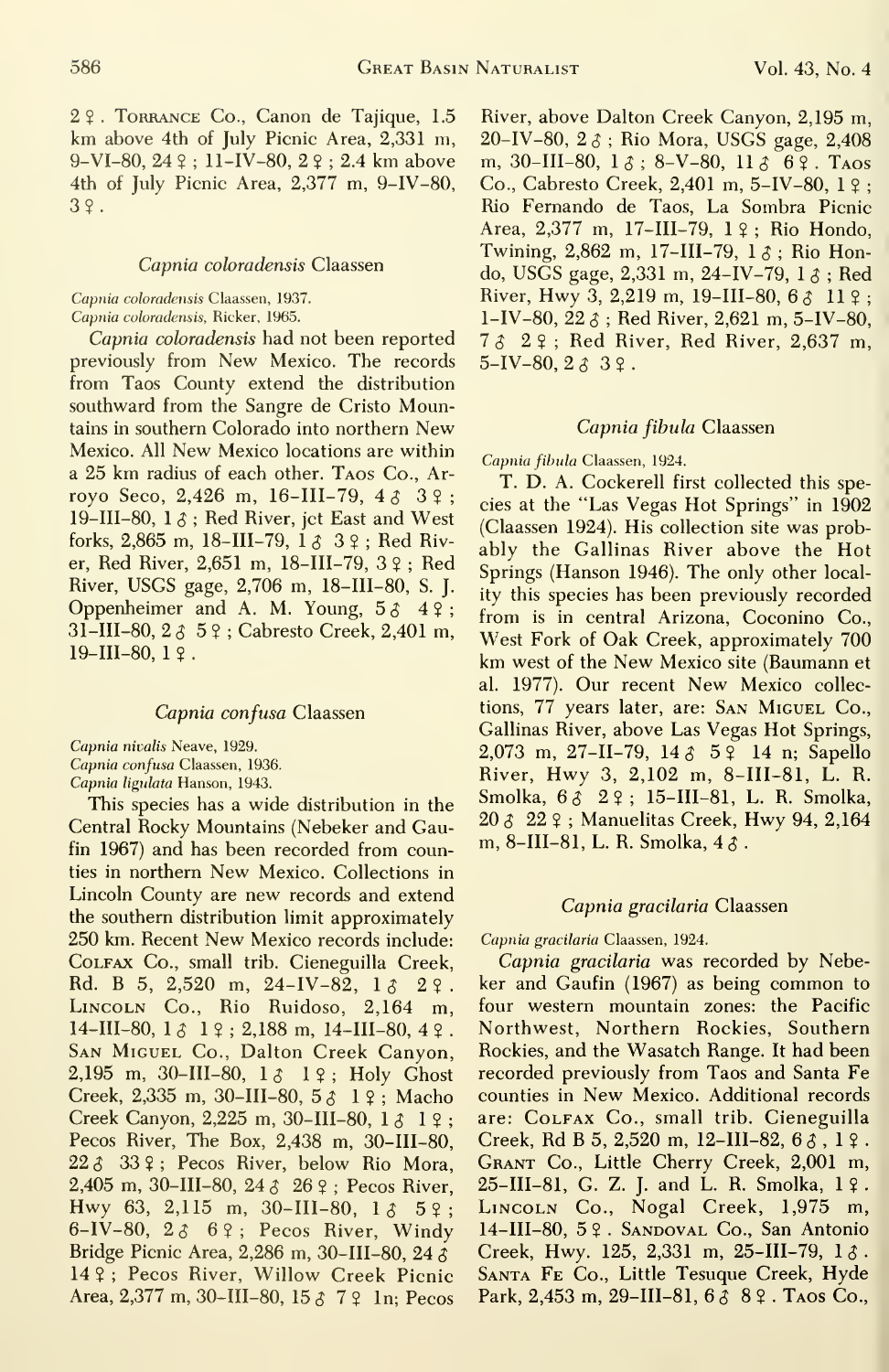Arroyo Seco, 2,426 m, 16-III-79, 6?; 19-III-80, 13, 12; Gavilan Canyon, 2.743 m, 16-III-79, 12  $\delta$  ; 24-IV-79, 1  $\delta$  ; Italianos Creek,  $2,640$  m,  $23-II-79$ ,  $13$   $19$ ; 24-IV-79, <sup>1</sup> ? ; Rio del Medio, El Rito, 2,429 m, 8-III-80,  $2 \delta$  1 ?; Rio Hondo, Twining, 2,862 m, 16-III-79,  $4 \land 3 \lor 20$ -III-79,  $3 \land 3$  $3$  ? ; 23-III-79, 2 ? ; 17-III-80, 1  $\delta$  1 ? ; Rio Hondo, 2,575 m, 16-III-79,  $1 \delta$  1  $\hat{ }$ ; 19-III-80,  $1 \text{ }\delta$  4  $\text{ }\circ$ ; Rio Hondo, USGS gage, 2,331 m, 16-II-80,  $4 \land 2 \lor 7$ ; Rio Hondo, above Italianos Creek, 2,633 m, 19-III-80,  $5\delta$  4 $2$ ; Rio Hondo, Upper Chuchilla Picnic Area, 2,401 m, 19-III-80,  $8 \hat{6}$  10  $\hat{?}$ ; Rito de La Olla, 2,286 m, 8-III-80, 2 ?; South Fork Creek, 2,545 m, 16-III-79, 2 $\delta$ .

### Capnia vernalis Newport

Capnia vernalis Newport, 1848.

Capnia limata Frison, 1944.

This species is typically found in the northem United States and Canada (Nebeker and Gaufin 1967). Baumann et al. (1977) reported it from several western states, including Colorado and Utah. The following records are the first for New Mexico: COLFAX Co., Cienegulla Creek, above Eagle Nest Lake, 2,499 m, 16-III-81,  $8\frac{3}{4}$  13  $\frac{3}{4}$ . Rio Arriba Co., Brazos River, Hwy 84-64 bridge, 2,256 m, 22-III-82, G. Z. J. and L. R. Smolka, 3 \$ 6 \$ ; Chamita River, 1.5 km above Chama, 2,431 m, 23-III-82, G. Z. J. and L. R. Smolka,  $10 \land 12 \circ$ .

# Capnia wanica Frison

# Capnia wanica Frison, 1944.

Capnia wanica is said to be confined to the Southern Rockies and has been recorded from Colorado and Utah (Baumann et al. 1977). This single collecting locality in the Sangre de Cristo Mountains of New Mexico is a new record for the state: COLFAX Co., Vermejo River, above York Creek, 2,179 m,  $7$ -III-79,  $5 \delta$ ,  $3 \Omega$ .

# Eucapnopsis brevicauda (Claassen)

Capnia brevicauda Claassen, 1924.

Eucapnopsis brevicauda, Needham and Claassen, 1925. Eucapnopsis brevicauda is one of the most common species of Capniidae in western North America (Nebeker and Gaufin 1967

and Baumann et al. 1977). Previous New Mexico records have been from Santa Fe and Taos counties: New records for New Mexico include: Grant Co., Iron Creek, Hwy 90, 2.149 m, 25-III-81, 22. LINCOLN Co., Rio Ruidoso, 2,164 m, 14-III-80, 1  $\delta$  : 2,188 m, 14-III-80,  $2 \hat{\sigma}$ . SANDOVAL Co., Rio de Las Vacas, 2,499 m, 1-VI-80,  $3 \land 2 \lor$ . SAN Miguel Co., Pecos River, Hwy 63, 2,115 m, 30-III-80, IS <sup>1</sup> ? ; 20-IV-80, 3 ? ; Pecos River, above Dalton Canyon, 2,210 m, 20-IV-80, <sup>1</sup> ? . Taos Co., Cabresto Creek, 2,401 m, 5-V-80, 2 ? ; Gavilan Canyon, 2,743 m, 24-IV-79,  $1 \delta$ ; Rio Hondo, 2,545 m, 1-V-80,  $9338$ ; 7-V-80,  $731$ ? 3n;  $14-V-80$ ,  $1 \land 1 \land 1 \lor 2$ , 499 m, 7-V-80, 7 $\land$ 15 ? ; Rio Hondo, jet Italianos Creek, 2,640 m,  $6-V-80$ ,  $1\delta$   $1\Omega$ ; Rio Hondo, Twining, 2,862 m, 24-IV-79,  $1 \delta$ ; Rio Hondo, USGS gage,  $2,331$  m,  $14$ -III-79,  $1 \delta$ ;  $24$ -IV-79,  $2\lambda$  1 ? ; 6-V-80, 6  $\lambda$  11 ? ; 14-V-80, 1  $\lambda$  ; Red River, USGS gage, 2,706 m, 5-V-80, L. R. Smolka,  $1 \delta$   $1 \circ$ ; Red River, jet East and Middle forks,  $2.880$  m,  $5-V-80$ ,  $1 \land 1 \land 1$ .

# Isocapnia vedderensis (Ricker)

Eucapnopsis vedderensis Ricker, 1943. Isocapnia vedderensis (Ricker), 1965.

This species is found in the Pacific Northwest, Northern Rockies, and Wasatch Mountains (Nebeker and Gaufin 1967). These New Mexico records, the first from the Southern Rockies, extend the range approximately 1000 km to the southeast: LINCOLN Co., Three Rivers, Three Rivers Cmpgd, 1,859 m, 7-III-82,  $1 \delta$ . San Miguel Co., Pecos River, above jet Dalton Creek, 2,210 m, 20-IV-80, <sup>1</sup> ? . Taos Co., Red River, Hwy 3, 2,219 m,  $5-V-80$ ,  $2 \delta$ .

# Mesocapnia arizonensis (Baumann & Gaufin)

Capnia arizonensis Baumann & Gaufin, 1969. Mesocapnia arizonensis, Zwick, 1973.

Mesocapnia arizonensis has been previously recorded only from three Arizona counties in the Southern Rockies. This New Mexico record in the Black Range (Gila National Forest) extends the distribution ap proximately 200 km eastward: Sierra Co., Percha Creek, 1,905 m, 6-IV-79, J. R. Zimmerman,  $1 \delta$  1  $\Omega$  7n (NMSU).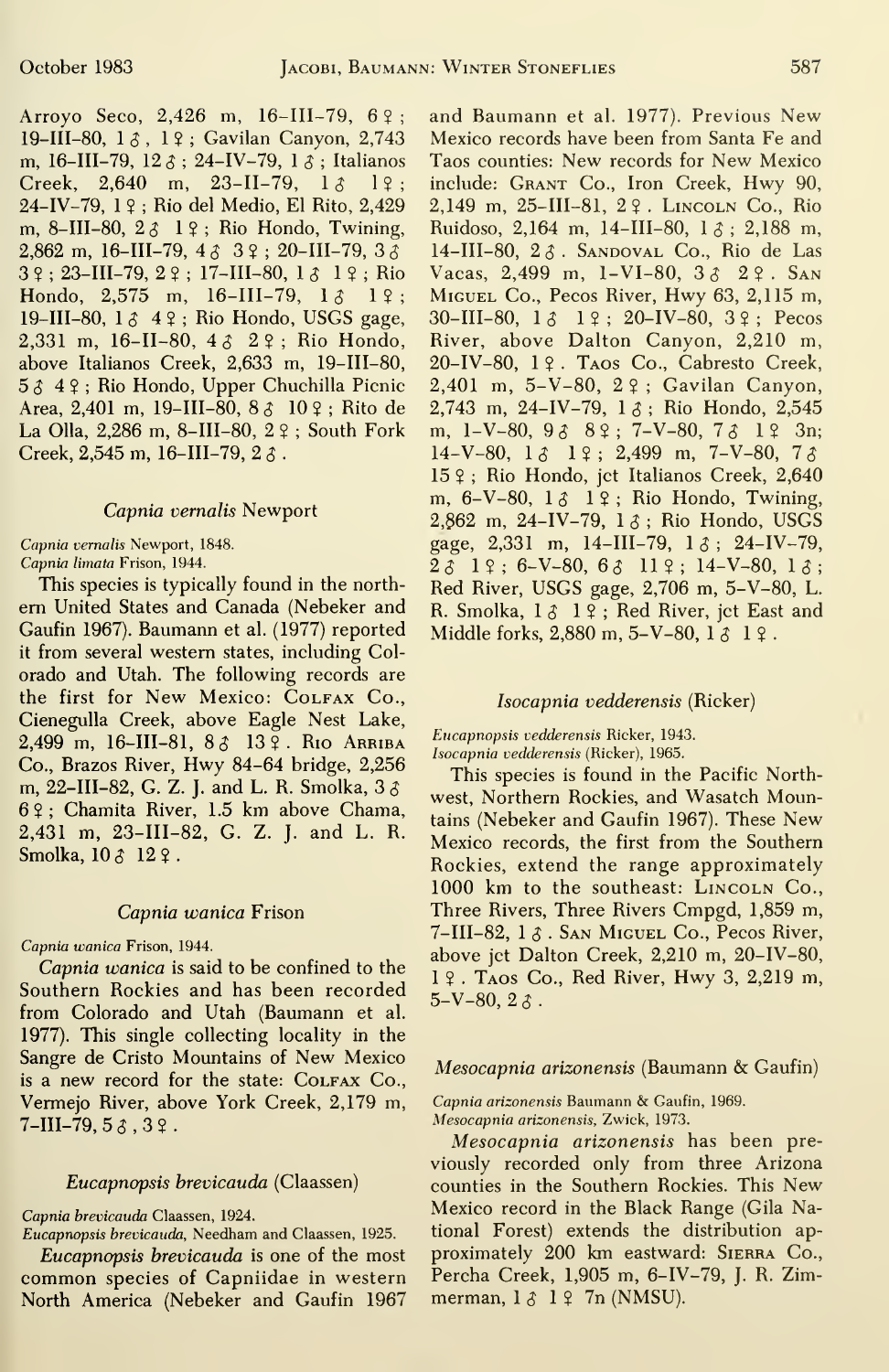# Mesocapnia frisoni (Baumann and Gaufin)

Capnia frisoni Baumann and Gaufin, 1970. Mesocapnia frisoni, Zwick, 1973.

Mesocapnia frisoni is an infrequently col lected species found in the Southern Rockies at low elevations near mountains (Baumann et al. 1977). Previous New Mexico records in clude two central counties: Guadalupe Co., (Middle Pecos River) and Lincoln Co., (Sacramento Mountains). Recent records are from: CATRON Co., East Fork Gila River, 1,620 m, 9-IV-79, J. Anderson,  $8 \land 12 \land 4n$ (NMSU). Guadalupe Co., Pecos River, Anton Chico, 1,585 m, 5-1-80, 5n. Otero Co., Tularosa River, Hwy 70, below Bent, 1,676 m, 7-III-82, G. Z. J. and S. J. Gary,  $7 \delta$ ,  $10 \Omega$ . San Miguel Co., Pecos River, Villanueva, 1,798 m, 27-II-79, 1 3 (mature nymph) <sup>1</sup> ? 3n; Sapello River, Hwy 3,2,102 m, 8-III-81, L. R. Smolka,  $3 \delta \ \ 6 \ \$ ; 15-III-81, L. R. Smolka, 25  $\delta$  15  $\epsilon$ . Sierra Co., Percha Creek, 6-IV-79, 1,605 m, J. R. Zimmerman,  $1 \land 6 \lor (NMSU)$ .

### Mesocapnia wemeri (Baumann & Gaufin)

Capnia wemeri Baumann & Gaufin, 1970. Mesocapnia wemeri, Zwick, 1973.

This species had been reported only from central Arizona (Baumann et al. 1977). These two new records from New Mexico extend the distribution approximately 250 km east ward: Grant Co., Cherry Creek, Hwy 255, 2,012 m, 25-III-81, G. Z. J. and L. R. Smolka,  $2\delta$  10 $\gamma$ ; Iron Creek, Hwy 90,  $2,149$  m,  $25$ -III-81,  $1 \, \delta$  1  $\Omega$ .

# Utacapnia logana (Nebeker & Gaufin)

Capnia logana Nebeker & Gaufin, 1965. Utacapnia logana, Zwick, 1973.

The following collections from New Mexico are new state records. This species is re stricted in its distribution to mountain streams in the Rocky Mountains (Baumann et al. 1977). It was recorded previously from Colorado, Utah, and Wyoming (Nebeker and Gaufin 1967). New Mexico localities include: Colfax Co., Cimarron River, jet Tolby Creek,  $2,438$  m,  $18$ -III-79,  $2 \delta$ . San Miguel Co., Pecos River, above jet Willow Creek, 2,377 m, 4-III-80,  $2 \delta$   $2 \epsilon$ ; Holy Ghost Creek, 2,335 m, 4-III-80, 4\$; Rio Mora, 2,408 m, 30-III-80,  $2 \hat{\sigma}$ ; Pecos River, 1 km below Rio Mora, 2,405 m, 30-III-80,  $1 \delta$ ; Pecos River, The Box, 2,438 m, 30-III-80,  $1 \delta$ . Taos Co, Arroyo Seco, 2,426 m, 16-III-79, 5  $\uparrow$  5  $\uparrow$  ; Cabresto Creek, 2,401 m, 17-II-80, G. Z. J. and D. F. Tague,  $4 \land 2 \$ ; Cerro Ditch, El Rito, 2,426 m, 8-III-80,  $1 \delta$ : Rio Chiquito, 2,280 m, 8-III-80, 2\$; Rio Fernando de Taos, La Sombra Picnic Area, 2,377 m, 17-III-80, 5  $\delta$  3 ?; Rio Hondo, USGS gage, 2,331 m, 14-III-79,  $1 \delta$ ; 16-III-79,  $1 \delta$ ; 16-II-80,  $1 \delta$ ; Rio Hondo, Hwy 3, 2,115 m, 16-II-80, 1  $\delta$ ; Rio Pueblo, 2,721 m, 8-III-80, <sup>1</sup> ? ; Rito del Medio, El Rito, 2,429 m, 8-III-80,  $5 \land \land 3 \lor$ ; Rito de La Olla, 2,286 m, 8-III-80, 4  $\delta$ .

# Utacapnia poda (Nebeker & Gaufin)

Capnia poda Nebeker & Gaufin, 1965. Utacapnia poda, Zwick, 1973.

Utacapnia poda is found in the Northern and Southern Rockies (Nebeker and Gaufin 1967). The following new state records are from northern New Mexico near the Colorado border: Rio ARRIBA Co., Chama River, below jet Chamita River, 2,342 m, 23-III-82, G. Z. J. and L. R. Smolka,  $5\delta$ ; Chama River, Hwy 84-64 bridge, 2,370 m, 22-IV-82, <sup>6</sup> \$ <sup>11</sup> ? ; Chamita River, near jet Chama River,  $2,370 \text{ m}, 22-\text{IV}-82, 11 \text{ s } 21 \text{ s}.$ 

### Prostoia besametsa (Ricker)

Nemoura glabra Claassen, 1923. Nemoura completa, Ricker, 1943. Nemoura (Prostoia) besametsa Ricker, 1952. Prostoia besametsa, Illies, 1966.

This species had been collected previously in some northern New Mexico counties (Bau mann et al., 1977). Recent records include: Rio Arriba Co., Rio Puerco, Rio Puerco Cmpgd, 2,484 m, 11-IV-81,  $1\delta$  1?. SANDOVAL Co., San Antonio Creek, Hwy 126,  $2,780$  m, 1-VI-80, 1  $\delta$  2  $\Omega$ . San Miguel Co., Pecos River Hwy 63, 2,305 m, 30–III–80, 3  $\delta$  $4 \; ?$  ; 20-IV-80, 6  $\delta$  12  $\circ$  . Taos Co., Rio Fernando de Taos, Capulin Picnic Area, 2,390 m, 9-V-82, 3  $\delta$  1  $\frac{1}{2}$ ; Rio Hondo, 2,545 m,  $1-V-80$ ,  $2 \delta$ ;  $7-V-80$ ,  $7 \delta$   $4 \epsilon$ ;  $14-V-80$ ,  $2 \delta$ ; Rio Hondo, Hwy 3, 2,219 m, 19-III-80, 5\$ <sup>1</sup> ? ; Rio Hondo, USGS gage, 2,331 m, 16-II-79, G. Z. J. and M. R. Snavely, 2n;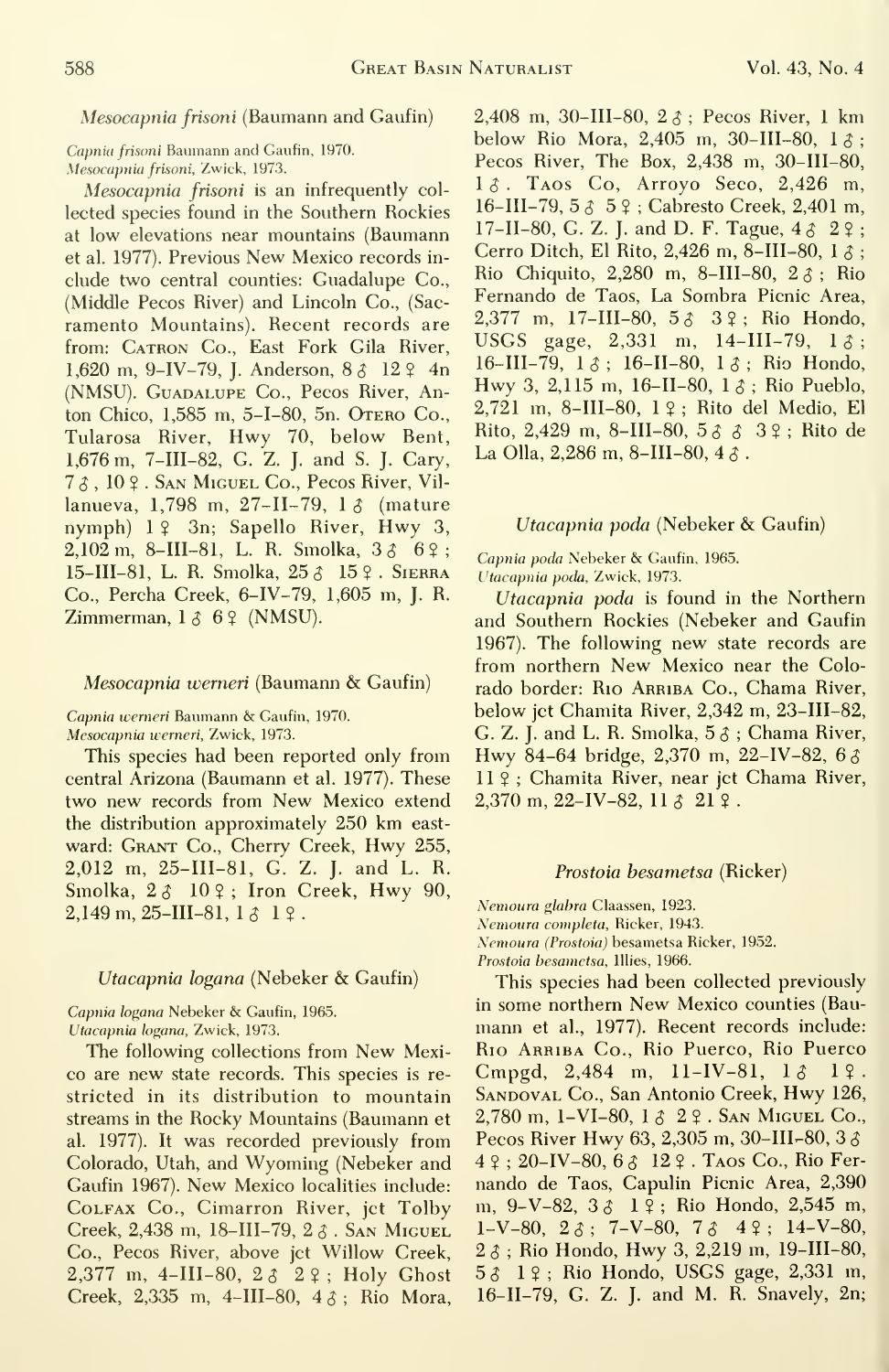$24-\text{IV}-79$ ,  $2 \lambda \quad 1 \, 9$ ;  $6-\text{V}-80$ ,  $3 \lambda$ ;  $14-\text{V}-80$ ,  $3 \, \text{C}$ ,  $2.426$ 1 & 6 ? 7n; Rio Hondo, Hondo Cabin, 2,499 m,  $7-V-80$ ,  $13 \land 11 \circ$ ; Rio Hondo, above jet Italianos Creek, 2,640 m, 6-V-80, 22 $\AA$ . 12 ? ; Red River, Middle Fork, 2,865 m, 5-V-80, <sup>1</sup> ? ; Red River, jet East and Middle forks, 2,880 m, 5-V-80,  $1 \lambda$ ; Red River, USGS gage, 2,706 m, 5-V-80, 1 $\delta$ .

# Zapada cinctipes (Banks)

Nemoura cinctipes Banks, 1897.

Nemoura {Zapada) cinctipes. Castle, 1939. Zapada cinctipes, Illies, 1966.

This is the most frequently collected winter stonefly. New records for New Mexico in clude: Colfax Co., Cimarron Creek, jet Tolby Creek, 2,438 m, 18-III-79,  $2\delta$  1  $\frac{9}{7}$ ; small trib Cimarron River, Hwy 64, 2,557 m, 18-III-79, 2 ? . Rio Arriba Co., Rio Puerco, Rio Puerco Cmpgd, 2,184 m, 11-IV-81, 2 $\delta$ 2\$; Rio Embudo, Hwy 68, 1,787 m,  $12$ -III-81,  $333$   $39$ . SANDOVAL Co., Las Huertas Creek, Sandia Mountains, 2,195 m, 23-II-80, 14  $\upbeta$  5  $\upbeta$  ; Las Huertas Creek, Ellis Ranch, 2,438 m, 23-II-80, 1 3 1 ?; Las Huertas Creek, Las Huertas Picnic Area, 2,316 m, 23-II-80, 21  $\delta$  24  $\frac{6}{7}$ ; 25-III-80,  $2 \delta$  19; 9-IV-80, 1 $\delta$  29; Las Huertas Creek, Sandia Man Cave Area, 2,079 m,  $25$ -III-80,  $9 \land 7 \circ$ ; 9-IV-80,  $1 \land 2 \circ$ ; Redondo Creek, 2,362 m, 25-III-79,  $3 \land 4 \ ?$ ; East Fork, Las Conchas Picnic Area, 2,578 m, 25-III-79, G. Z. and M. D. Jacobi,  $22 \delta$ 12\$; San Antonio Creek, 2,331 m, 25-III-79, 18 <? 16 ? . San Miguel Co., Dalton Creek, 2,195 m, 28-II-79,  $2 \delta$   $2 \hat{2}$   $2n$ ;  $30$ -III-80, 7  $\delta$  5  $\epsilon$ ; 2,210 m, 20-IV-80, 3  $\epsilon$ ; Holy Ghost Creek, 2,335 m, 3-III-80, 25 $\delta$  $15$  ?; Macho Creek, 2,225 m, 30-III-80, 6  $\delta$ 6 ? ; Pecos River, above Willow Creek, 2,377 m, 4-III-79,  $1 \land$ ; Pecos River, 1 km below jet Rio Mora, 2,393 m, 30-III-80, 6 \$ 4 ? ; Pecos River, The Box, 2,438 m, 30-III-80,  $4 \delta$ ; Pecos River, Windy Bridge Picnic Area, 2,286 m, 30-III-80,  $1 \delta$ ; Pecos River, Hwy 63 bridge, 2,115 m, 6-IV-80,  $1 \delta$ ; Pecos River, above jet Dalton Creek, 2,210 m, 20–IV–80, 1  $\frac{1}{2}$ ; Rio Mora, 2,408 m, 30-III-80, 7 5 6?; Willow Creek, 2,377 m, 30-III-80,  $10 \delta$  10  $\epsilon$ . Santa Fe Co., North Fork Tesuque Creek, USES Exp Watershed, 2,947 m, 22-IV-79,  $1 \,$ 2. T<sub>AOS</sub> Co., Arroyo

m,  $16-III-79$ ,  $1 \delta$   $2 \zeta$ ; 19-III-80,  $2 \delta$ ; Cabresto Creek, USGS gage, 2,401 m, 19-III-80, 22; Rio Chiquito, 2,280 m, 8-III-80,  $3 \land 2 \lor$ ; Rio Fernando de Taos, La Sombra Picnic Area, 2,401 m, 17-III-79, 7?; Gavilan Creek, 2,743 m, 16-III-79,  $3 \land$ ; 24-IV-79,  $4 \land 2 \lor$ ; 3-IV-80,  $2 \land 1$  ? : Italianos Creek, 2,640 m, 16-III-79,  $1 \delta$ ; 23-III-79,  $1 \delta$  4 2; 14-V-80,  $2 \delta$  1 2; Rio Hondo, USGS gage, 2,331 m, 16-11-79, G. Z. J. and M. R. Snavely, 2n; 14-III-79, 65 3?; 16-III-79, 85 3?; 29-111-79, 8 5 II ? ; 24-IV-79, <sup>1</sup>? ; Rio Hondo, Hondo Cabin, 2,499 m, 16-III-79, 2  $\delta$ ; 7-V-80, 2  $\delta$ ; Rio Hondo, 2,545 m, 19-III-80,  $1 \land 2 \lor$ ; Rio Hondo, above jet Italianos Creek, 2,640 m, 19-III-80, <sup>1</sup> ? ; Rio Hondo, Upper Chuchilla Picnic Area, 2,401 m, 19-III-80,  $2 \hat{6}$  1 ?; Manzanita Creek, 2,560 m, 16-III-79, 9 5  $4 \, \frac{\circ}{4}$ ; 7-V-80,  $2 \, \frac{\circ}{4}$ ; Rito de La Olla, 2,286 m, 8-III-80, <sup>2</sup> <sup>5</sup> <sup>1</sup> ? ; Red River, Hwy 3, 2,219 m,  $1-IV-80$ ,  $1\delta$ ; Red River, Middle Fork,  $2,865$  m,  $5-V-80$ ,  $8 \land 3$   $9$ .

# Zapada haysi (Ricker)

Nemoura (Zapada) haysi Ricker, 1952. Zapada haysi, Illies, 1966.

This species has previously been confused with Zapada oregonensis (Claassen) (Stewart et al., 1974). It begins emerging in April and is often still present at higher elevations into the summer. It is known in New Mexico from three counties: Lincoln, Santa Fe, and Taos (Baumann et al. 1977). A recent collection is from: Taos Co., Rio Hondo, 2,862 m,  $22-VII-80.19$ .

#### Doddsia occidentalis (Banks)

Taeniopteryx occidentalis Banks, 1900.

Taeniopteryx (Doddsia) occidentalis, Needham and Claassen, 1925.

Brachyptera (Doddsia) occidentalis, Jewett, 1959.

Doddsia occidentalis, Illies, 1966.

The following records extend the distribu tion of this species to New Mexico: San Miguel Co., Pecos River, <sup>1</sup> km below jet Rio Mora, 2,393 m, 30-III-80, 4  $\delta$ . TAOS Co., Cabresto Creek, 2,401 m, 19-III-80,  $3 \delta$ ; Gavilan Canyon, 2,743 m, 24-IV-79,  $1 \delta$  $1 \,$  ?; Rio Hondo, USGS gage, 2,331 m,  $29$ -III-79,  $1 \delta$ ; 6-V-80,  $1 \xi$ ; 14-V-80,  $1 \delta$ ; Rio Hondo, Twining, 2,862 m, 18-III-80,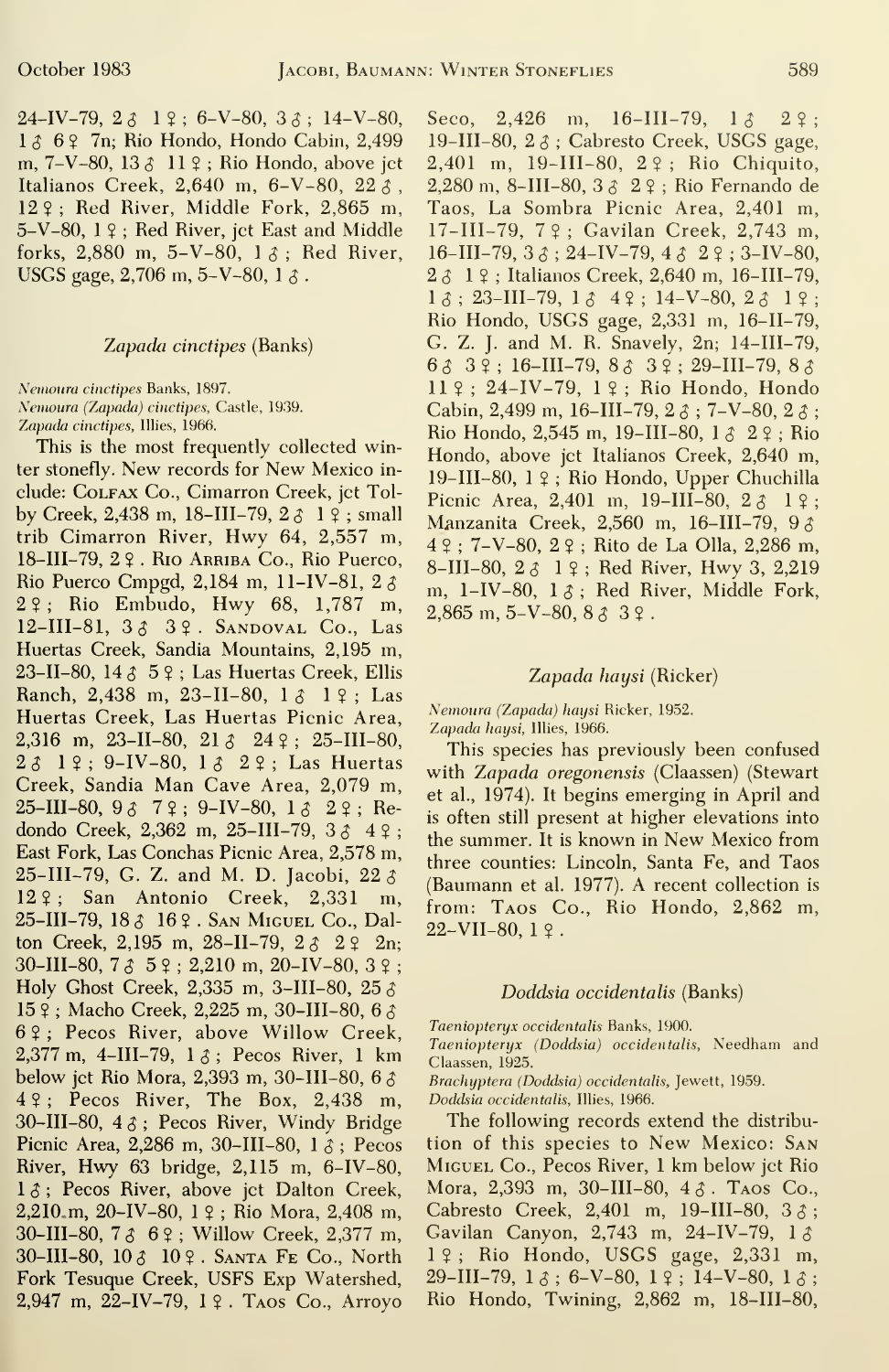$29: 1-V-80, 32. 19: 7-V-80, 29: Rio$ Hondo, Upper Chuchilla Cmpgd, 2,401 m,  $19-III-80$ ,  $1 \lambda$ ; Rio Hondo, 2,545 m, 19-III-80,  $3 \land 2n$ ;  $30-V-80$ ,  $19 \lor 1-V-80$ , 9 \$ ; 7-V-80, 5 ? ; Rio Hondo, Hondo Cabin, 2,499 m, 7-V-80, 6 ? ; Rio Hondo, jet Ital ianos Creek, 2,640 m, 14-V-80, 2  $\uparrow$  1  $\uparrow$ ; Red River, Hwy 3, 2.219 m, 19-III-80,  $1 \lambda$ ;  $31$ -III-80,  $1$  ?; Red River, Middle Fork, 2,880 m, 5-V-80, 4  $\uparrow$  2 ?; Red River, ict East and Middle forks, 2,865 m, 5-V-80, 1  $\delta$ .

# Taenionema pacificum (Banks)

Taeniopteryx pacifica Banks, 1900. Taenionema analis Banks, 1905. Taeniopteryx pacifica, Needham and Claassen, 1925. Brachyptera (Taenionema) pacifica, Jewett, 1959. Taenionema pacifica, Illies, 1966. Taenionema pacificum, Ricker and Ross, 1975.

This species has been recorded previously from New Mexico (Stewart et al. 1974) and (Baumann et al., 1977). New state records for T. pacificum include the northern Sangre de Cristo Mountains and the south central Sac ramento Mountains: LINCOLN Co., Rio Bonito, Mills Creek Cmpgd 2,164 m, 14-III-80, 756?. Rio Arriba Co., Chama River, Hwy 84-64 bridge, 2,370 m, 23-III-82, G. Z. J. and L. R. Smolka, 6n; 22-IV-82,  $3 \delta$  2  $2 \delta$  3n; Chavez Creek, trib Brazos River, 22-IV-82, 1  $\delta$ . San Miguel Co., Pecos River, Hwy 63, 2,115 m, 30-III-80, 6  $\delta$  4  $\gamma$ ; 7-IV-80, 7  $\delta$  $5$  ?; 20-IV-80,  $1 \delta$  1 ? . Taos Co., Rio Hondo, USGS gage, 2,331 m, 16-II-79, 55n.

# Taenionema sp. A.

This species is known from only two localities less than 2 km apart in the same drainage of the Gila National Forest in south western New Mexico: GRANT Co., Little Cherry Creek, Hwy 255, 2,100 m, 25-III-81, G. Z. J. and L. R. Smolka,  $7 \delta$   $5 \circ$ ; Bear Creek, Ben Lilly Cmpgd 1,950 m, 25-III-81, 1\$ 1?.

It was studied as part of a revision of the genus Taenionema by Jean A. Stanger and isdescribed in a forthcoming publication (Stanger and Baumann, in press).

# Taeniopteryx sp. A.

A single nymph collected in 1970 from the Pecos River near Santa Rosa was tentatively

identified as T. nivalis (Baumann et al., 1977). Collections of adults and nymphs in 1979-80 upstream near Tecolotito and Anton Chico resulted in the discovery of a previously undescribed species of Taeniopteryx (Baumann and Jacobi, in press). The follow ing sites are the lowest elevations, thus far, at which winter stoneflies have been collected in New Mexico: GUADALUPE Co., Pecos River, Hwy 119, Anton Chico, 1,585 m, 5-1-80, 3n. San Miguel Co., Pecos River, Hwy. 119, Tecolotito, 1,615 m, 27-II-79, 10  $\delta$  5 ?: 5-1-80, 5n.

# Skwala parallela (Frison)

Perlodes americana, Needham and Claassen, 1925. Hydroperla parallela Frison, 1936. Arcynopteryx americana, Hanson, 1942. Arcynopteryx (Skwala) parallela, Ricker, 1943. Skwala parallela, Illies, 1966.

This large perlodid emerges from February through July (Baumann et al. 1977). In New Mexico, it was found in the Pecos River above the town of Pecos (Hwy 63 bridge), during ice-free conditions in March. One fe male with an egg mass was captured in April after crawling out of <sup>a</sup> crack in the 0.5 m thick ice covering Dalton Creek, a small tributary of the Pecos River. Recent New Mexico records include: Colfax Co., Cienegulla Creek, above Eagle Nest Lake, 2,499 m, 16-11-81, In. Rio Arriba Co., Rio Em budo, Hwy 68, 1,790 m, 16-11-79, 2n. San Miguel Co., Pecos River, Hwy 63, 2,115 m, 30-III-80,  $1 \delta$  8 °; 7-IV-80,  $4 \delta$  14 °; 20-IV-80, 10 5 12 ? ; Dalton Creek, 2,210  $m, 20-IV-80, 1.9$ .

#### **ACKNOWLEDGMENTS**

We appreciate the assistance of L. R. Smolka in field collecting and the opportunity to study the winter stoneflies in the New Mexico State University (NMSU) collection provided by Dr. James R. Zimmerman.

# LITERATURE CITED

- Banks, N. 1897. New North American neuropteroid in sects. Trans. Amer. Entomol. Soc. 24:21-31.
- 1900. New genera and species of Nearctic neuropteroid Insects. Trans. Amer. Entomol. Soc. 26:239-259.
- 1905. New genera and species of PerHdae. Psyche 12:55-57.